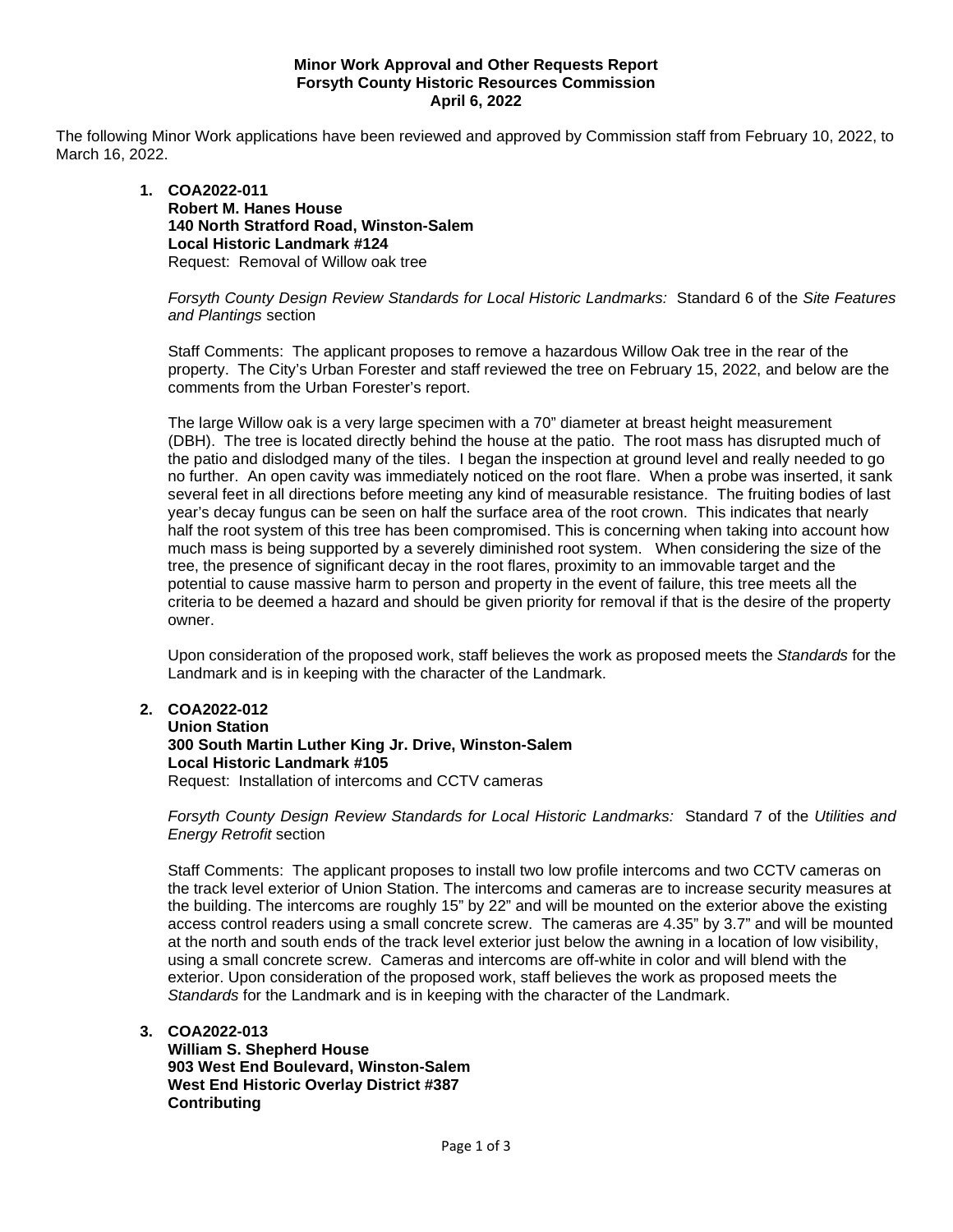Request: Replacement of the deteriorated front walkway

*West End Historic Overlay District Design Review Standards:* Standards 3 and 5 of the *Walkways and Steps* section

Staff Comments: The applicant proposes to replace the existing deteriorated, red-tinted concrete walkway with a red brick walkway laid in running bond. The existing walkway is cracked in multiple places and shows evidence of prior patching. The proposed new brick walkway is a new design compatible with the special character of the property and West End. Brick is an appropriate material for walkways in areas of high visibility. Upon consideration of the proposed work, staff believes the work as proposed meets the *Standards* for the District and is in keeping with the character of the District.

## **4. COA2022-014**

**Salem Tavern 800 South Main Street, Winston-Salem Local Historic Landmark #48 Old Salem Historic District** Request: Installation of two exterior furnace vents to meet current code

*Forsyth County Design Review Standards for Local Historic Landmarks* and *Old Salem Historic District Guide to the Certificate of Appropriations (COA) Process and Design Review Standards:* Standard 7 of the *Utilities and Energy Retrofit* section, District Standards 1 and 9 of the *Accessory Features* section and District Standards 1 and 6 of the *Safety, Accessibility and Code Requirements* section

Staff Comments: The applicant proposes to install two pipes above the second story windows on the rear elevation of the Tavern. The pipes are to meet current building code 2018 NCMC code 801.11. The current venting out the chimney is no longer allowed due to the use of the wood burning fireplace on the first floor. The furnace is to be vented with two 2" PVC pipes through west brick wall located above the detailed arch brick work above the second-floor windows. Penetrations will not exceed minimum circumference requirements for specified pipe. Both penetrations to be horizontally and vertically symmetrical to maximize aesthetics. PVC and any necessary caulking to be painted to match the brick and/or mortar. Upon consideration of the proposed work, staff believes the work as proposed meets the *Standards* for the Landmark and District and is in keeping with the character of the Landmark and District.

### **5. COA2022-015**

**Volz House - Barn 916 South Main Street, Winston-Salem Local Historic Landmark #14 Old Salem Historic District** Request: Replace wood shingle roof with matching roof

*Forsyth County Design Review Standards for Local Historic Landmarks* and *Old Salem Historic District Guide to the Certificate of Appropriations (COA) Process and Design Review Standards:* Standard 7 of the *Utilities and Energy Retrofit* section, District Standards 1 and 9 of the *Accessory Features* section and District Standards 1 and 6 of the *Safety, Accessibility and Code Requirements* section

Staff Comments: The applicant proposes to remove the existing deteriorated wooden shake roof shingles and replace with hand split cedar shakes. The new material will match the existing as close as possible in design, dimension, detail, proportion, texture, and pattern. Upon consideration of the proposed work, staff believes the work as proposed meets the *Standards* for the Landmark and District and is in keeping with the character of the Landmark and District.